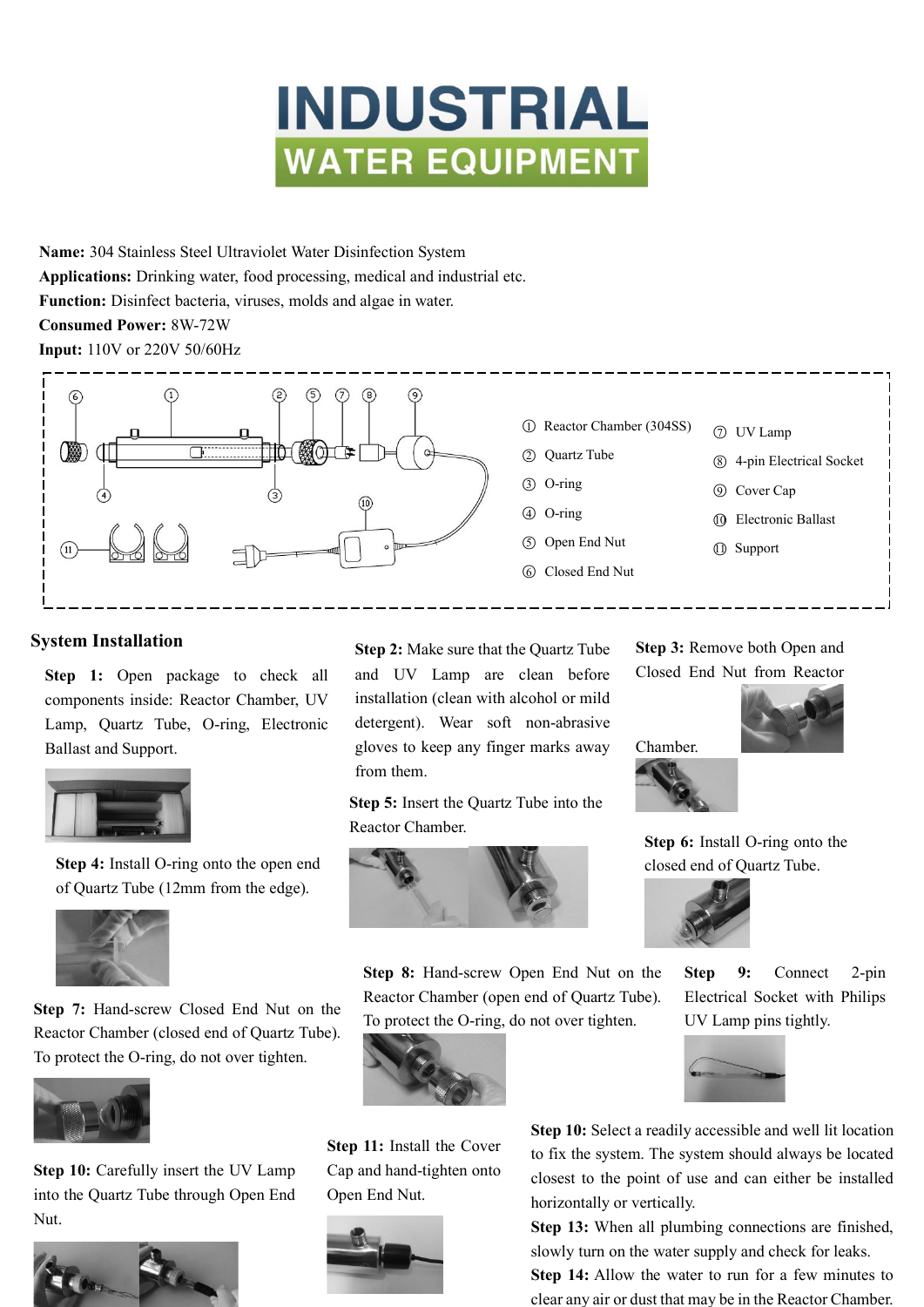# **System Operation**

**a.**Water Quality Guidelines

The Ultraviolet Disinfection System is intended for the use with visually clear water, not colored, cloudy or turbid.

- Ambient Water Temperature: 2-45℃
- Iron: <0.3ppm (0.3mg/l)
- Hardness: <7gpg (120mg/l)
- Turbidity: <1NTU
- Manganese: 0.05ppm (0.05mg/l)
- ◆ UV Transmittance: >75%

**b.** Recheck the installation before plug the sterilizer into power.

**c.** Do not proceed to install the equipment when UV Lamp or Sleeve Tube is broken, buy one again and continue.

**d.** Ultraviolet Disinfection System is designed for continuous operation and frequent switching will reduce Ultraviolet radiation and service life.

**e.** If this unit falls into the water, turn main power off and then retrieve it. Do not attempt to use this sterilizer if it has been submerged.

**f.** Do not operate this unit if it has a damaged cord or plug, if it is malfunctioning or if it has been dropped or been damaged in any manner.

**g.** The UV system should be installed after the filter on the return line.

**h.** Always disconnect the water supply and completely drain the water purifier if it will be subjected to temperatures below freezing for extended periods of time.

## **Important Safeguards**



**b.** UV light is not visible to human eye, but harmful to eyes and skin. Never look directly at the light tube while device is in operation. Do not remove the UV Lamp from the Reactor Chamber when applying electrical power. Wear SAFETY GOGGLES if you need to look necessary.

**Basic safety precautions should always be followed to reduce the risk of fire, electric shock. Make sure the leakage protection** switch is installed before use.

## **System Maintenance**

**a**. Testing monthly or before each use.

**b**. Lamp replacement is recommended every 9000 hours of operation. After 8000 hours, the lamp may still light, but the UV intensity has diminished.

**c**. Cleaning of the quartz sleeve once 3-6 months with alcohol or a mild detergent.

**Typical Installation** Note: To save the energy, turn off the power and water supply if you do not use the equipment for a long time.